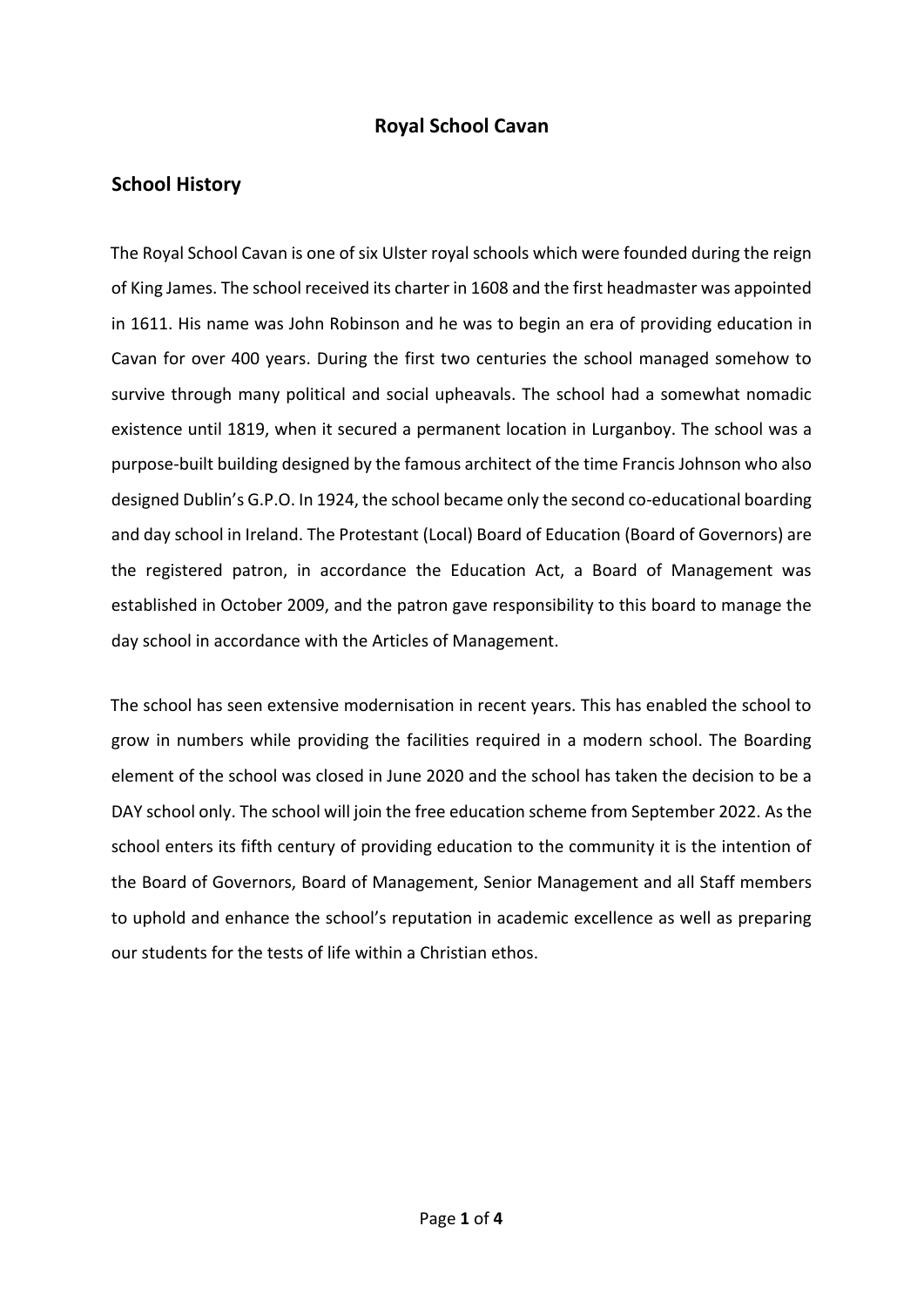# **A Statement on the Ethos of our School**

The warm, friendly, and caring atmosphere of Royal School Cavan arises from the high value placed on relationships between students, staff, and parents. Everyone is supported to reach his/her full academic and social potential in a Christian Ethos, based on values of respect, kindness, honesty, love, and wholesomeness.

The great majority of students have a positive attitude towards school life, particularly appreciating their friendships. Teachers have high expectations of students academically but also in terms of their social and moral development. There is a wide range of extra-curricular and co-curricular activities which offer opportunities to support the physical, intellectual, and cultural development of our students. All our students are encouraged to join in with the development of our school community. Student Leadership can take many different forms in Royal School Cavan. The following are some of the ways our students have become active citizens in our school community and as a result have enriched our learning community:

- Member of the Green schools' committee
- Member of the Student Council
- Member of the Christian Union
- Taking part in Fundraising Activities
- Completing the Bronze and/or Silver Gaisce Awards
- Becoming a Prefect
- Developing a Mini-Company
- Taking a lead role on the sports field
- Educating their Peers on Drug and Alcohol Misuse
- Setting up a School Bank
- Getting involved in various competitions and projects such as Youth Connect,

Scifest, Creative Engagement, debating, etc…

We celebrate the many talents and achievements of our students but we particularly value effort. Intelligence and ability are not regarded as fixed qualities. We encourage our students to have a growth mindset. Students are encouraged to learn from their mistakes and to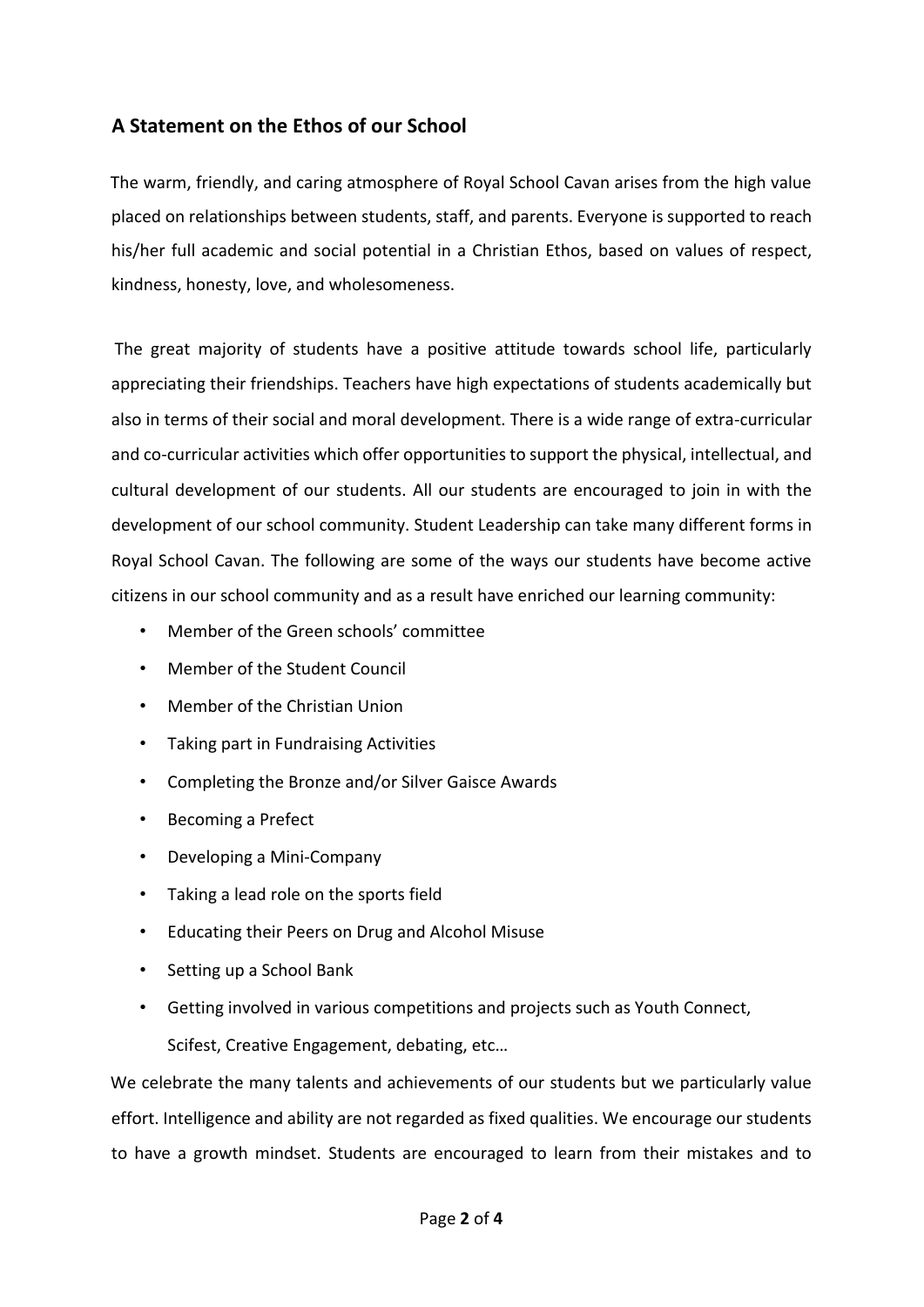believe in their potential, thereby developing a positive attitude towards learning from which they will benefit throughout their lives.

This school is one that seeks to promote healthy lifestyles for all in a safe, supportive, and nonthreatening environment. Through its policies, procedures, activities and structures the school aims to create an environment in which:

- People feel valued
- Self-esteem is fostered
- There is respect, tolerance, and fairness
- People in difficulty are supported
- There is open and honest communication
- Effort is recognised
- Difference and diversity are valued
- Conflict is handled constructively
- Social, moral, and civic values are promoted
- Initiative and creativity are stressed

These aims are implemented in the daily transactions between management, staff, students, and the wider school community.

### **Our Vision, Mission Statement & School Crest**

*Our Vision* at Royal School Cavan is to provide a 'caring and respectful community that empowers learning'.

#### *Our Mission Statement:*

Royal School Cavan endeavours to nurture students' gifts and talents in a learning community that is supportive, inclusive, and creative. Everyone is encouraged to achieve their full academic and personal potential while, developing habits that instil lifelong learning, guided by our Christian ethos.